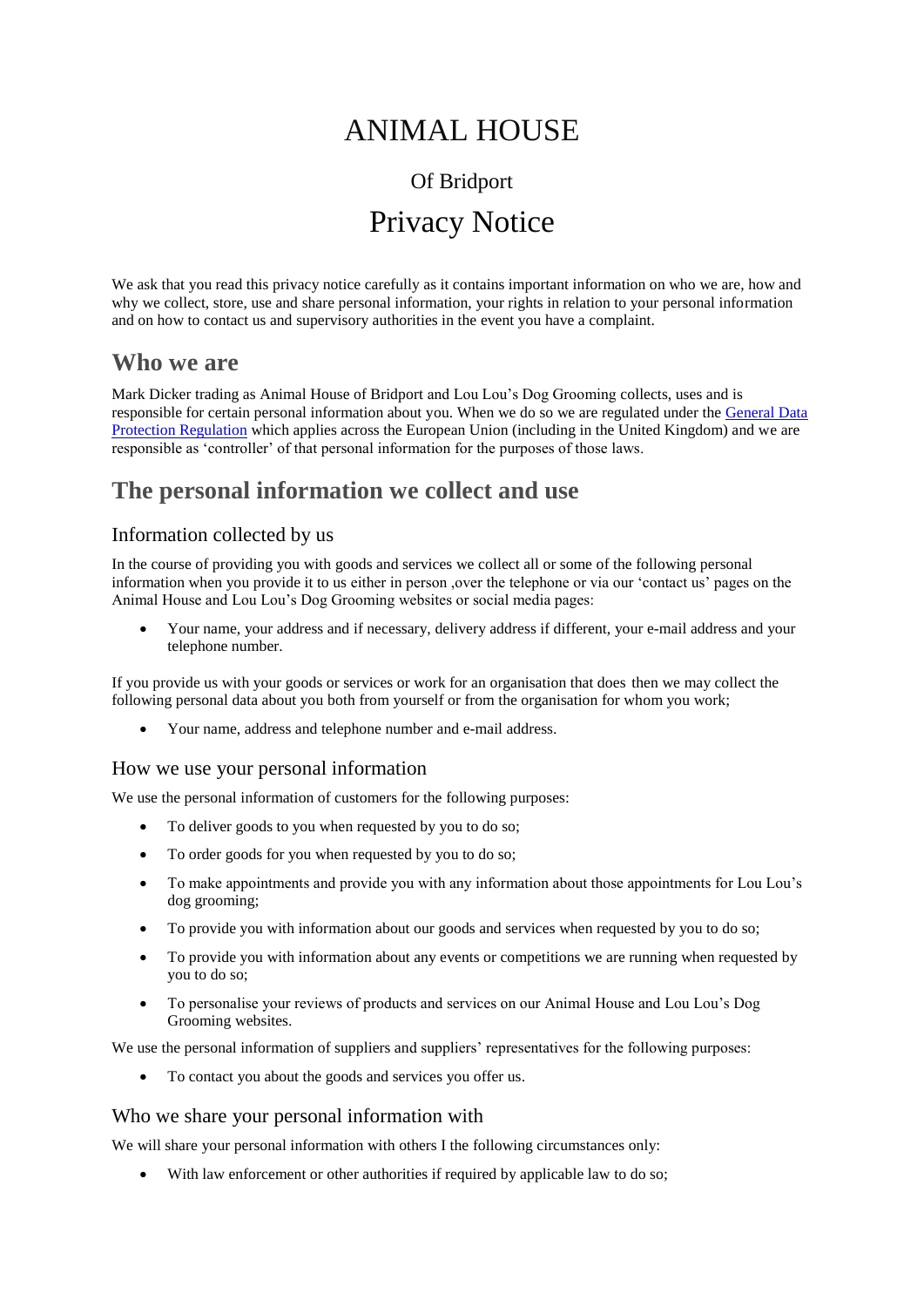- With our suppliers and the manufacturers of the goods we sell if this is necessary to deal with any query regarding any goods or services you have purchased from us or which we have purchased from you;
- With our insurers if there is a possibility of a claim being made by you in respect of any goods or services we have supplied to you;
- With members of the public who access our websites and social media sites if you have consented to us publishing your name in any reviews of our goods and services.

We will not share your personal information with any other third party.

#### Whether information has to be provided by you, and if so why

The provision of your name, address (and delivery address if different), e-mail and telephone number is required from you to enable us to order and if requested to do so, deliver goods for and to you. We will inform you at the point of collecting information from you, whether you are required to provide the information to us.

The provision of your name, address and e-mail and/or telephone number is required from you so that we can provide you with services of Lou Lou's dog grooming and contact you to let you know about scheduled or available appointments and in case of emergency and in case our insurer need to be notified of any insured event.

Personal data collected from our suppliers or their representatives is required in order to communicate with you regarding the goods and services you supply.

#### How long your personal information will be kept

- We will hold the personal data of customers as follows:
- For customers of Lou Lou's dog grooming we shall keep your name and contact details for so long as you remain a regular user of Lou Lou's services and for a period of 6 months following your last appointment;
- For customers of Animal House we shall keep your name and contact details for so long as required to fulfil any one-off delivery or order; for so long as is required to fulfil repeat deliveries and orders; for so long as is required to provide you with information about any specific event or promotion in which you have expressed interest.
- For suppliers of good and services, for as long as we continue to purchase or use your goods and services or for so long as you represent an organisation from whom we purchase goods or services and for as we are required to retain this information under any applicable tax, consumer protection or other relevant UK or EU law

#### **Reasons we can collect and use your personal information**

We rely on our legitimate business interests as the lawful basis on which we collect and use your personal data. Our legitimate interests are to provide you with the goods and services you have requested and to carry out the business of obtaining goods and selling our goods and services to the public generally and to individuals who have expressed an interest in acquiring or using those goods and services.

In the case of customers who wish to use Lou Lou's dog grooming services or customers who wish to order and /or have goods delivered, we shall not be able to provide those goods and services unless we have your name, address and contact telephone number.

## **Your rights**

Under the [General Data Protection Regulation](http://eur-lex.europa.eu/legal-content/EN/TXT/PDF/?uri=CELEX:32016R0679&from=EN) you have a number of important rights free of charge. In summary, those include rights to:

- fair processing of information and transparency over how we use your use personal information
- access to your personal information and to certain other supplementary information that this Privacy Notice is already designed to address